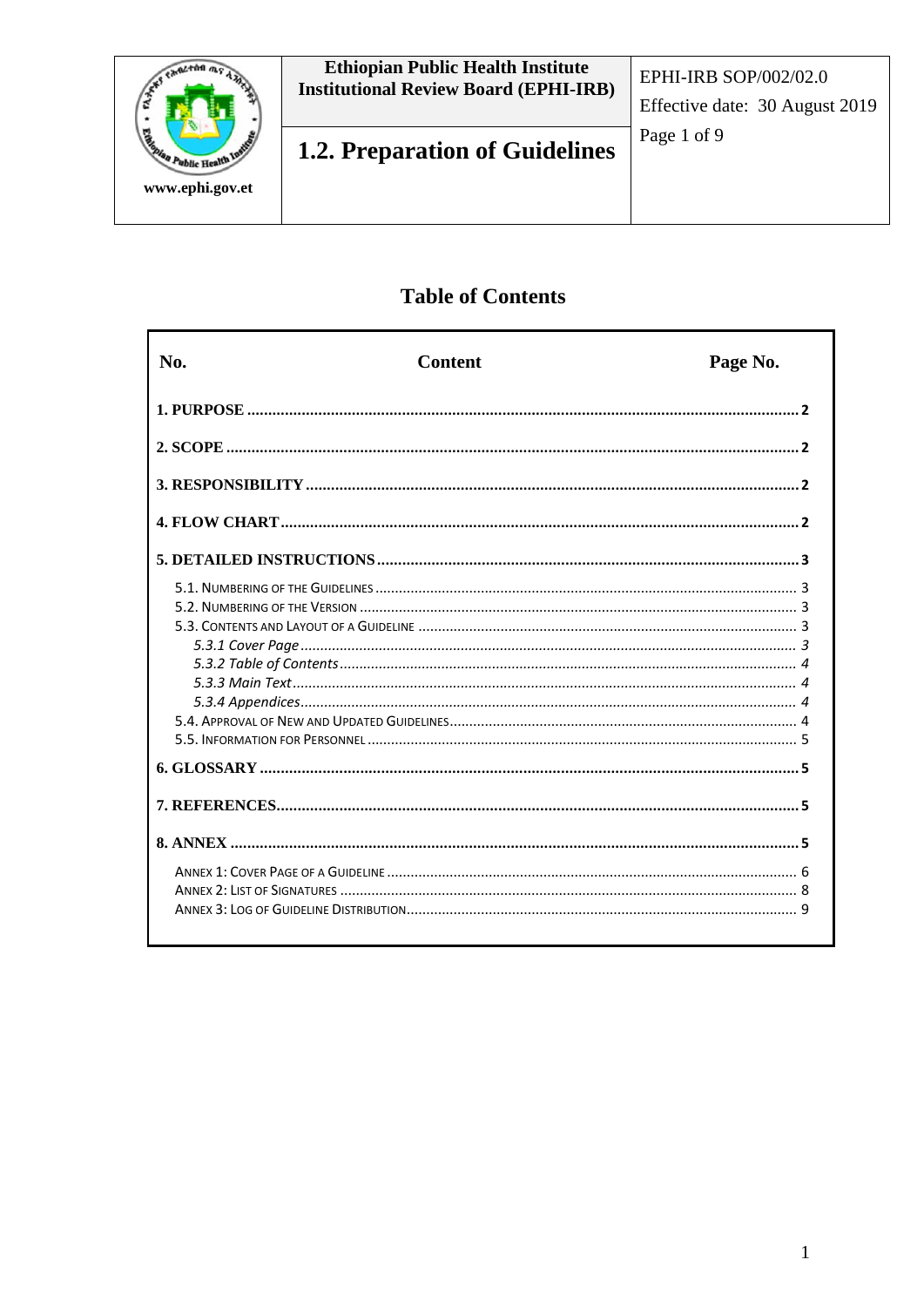

# **1. Purpose**

This SOP describes how to prepare a new guideline or update an existing one as well as the layout and format of each guideline.

# **2. Scope**

This SOP applies to any IRB guidelines and their amendment versions published and distributed by the institute.

The Institutional Review Board (IRB) of the Ethiopian Public Health Institute (EPHI) works according to internal rules that must be described in written standard operating procedures (SOPs). The approved SOP will be uploaded in the EPHI Webpage.

# **3. Responsibility**

It is the responsibility of the IRB and/or Secretariat and/or designated persons to prepare or amend the Institute guidelines as and when the need arises. The designated persons will manage the preparation/amendment of the guidelines with the assistance of the Secretariat.

# **4. Flow chart**

| No.            | <b>Activity</b>                        | <b>Responsibility</b>                               |  |
|----------------|----------------------------------------|-----------------------------------------------------|--|
| 1              | Numbering of Guidelines                | <b>IRB</b> Secretariat                              |  |
| 2              | Numbering of the Version               | <b>IRB</b> Secretariat                              |  |
| 3              | Contents and Layout of a Guideline     | <b>IRB</b> and/or Secretariat                       |  |
| $\overline{4}$ | Drafting of Guideline                  | IRB and/or Secretariat and/or<br>designated persons |  |
| 5              | Approval of New and Updated Guidelines | <b>IRB</b> Chairperson                              |  |
| 6              | Endorsement of approved guideline      | Director General                                    |  |
| 7              | <b>Information for Personnel</b>       | <b>IRB</b> Secretariat                              |  |
| 8              | Distribution of Guidelines             | <b>IRB</b> Secretariat                              |  |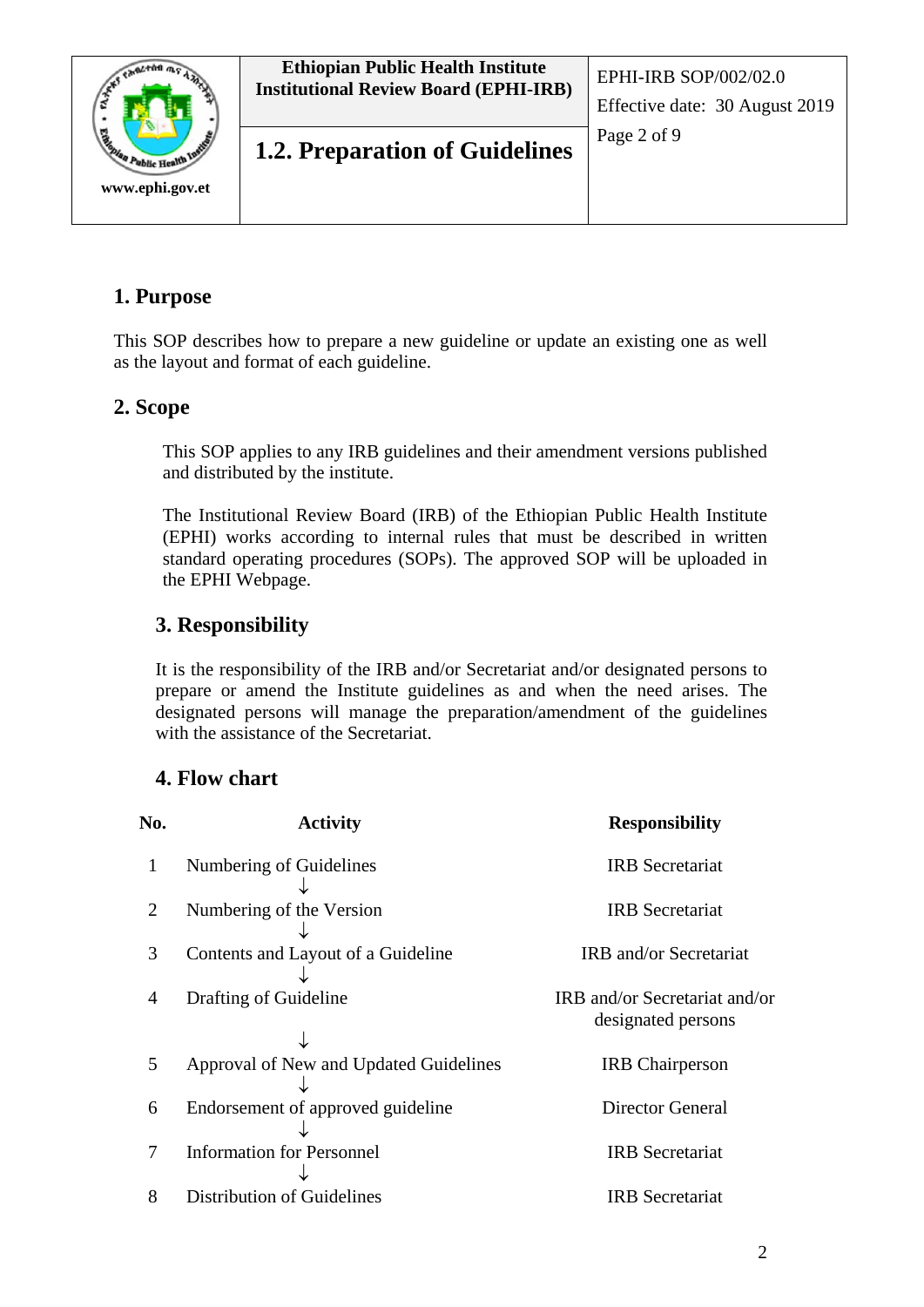

Effective date: 30 August 2019

# **1.2. Preparation of Guidelines**  $\begin{bmatrix} \text{Page 3 of 9} \\ \end{bmatrix}$

### **5. Detailed instructions**

#### **5.1. Numbering of the Guidelines**

- Procedure EPHI-IRB SOP/002/2.0 lists all procedures and guidelines used by the IRB of the institute
- When a new guideline will be created, a subsequent number should be allocated at the end of the list of existing Guidelines
- When a guideline is no longer used, its status is changed to "inactive." It is not allowed to reuse the guideline number of an inactive guideline
- All guidelines are named and numbered in the following way: GL# EPHI-IRB 01/XX.W to GL#EPHI-IRB 99/XX.W (XX Guideline number, W- version number)

#### **5.2. Numbering of the Version**

Number guideline versions as follows:

• Draft versions: *All draft versions are always indicated as "version 1.0" followed by the word "draft"*

For example: *Version 1.0, draft*

- For minor changes on a final version:
	- *Version V.0, final* to *Version V.n, final*

*For example, the third update concerning minor issues on "version 2.2, final" will be indicated as "version 2.3, final". (n –number of minor changes)(v- version number of the existing guideline)*

• For major changes on a final version:

*Version V.n, final* to *Version (V+1).0, final*

*For example, major changes on "version 2.3, final" will be indicated as "version 3.0, final."*

#### **5.3. Contents and Layout of a Guideline**

A new or updated guideline has five sections:

- 1. Cover Page
- 2. Table of Contents
- 3. Main text
- 4. References
- 5. Appendices

Sections 1 to 4 are mandatory. The *"Appendices"* section is not mandatory.

#### **5.3.1 Cover Page**

The cover page will have the following information: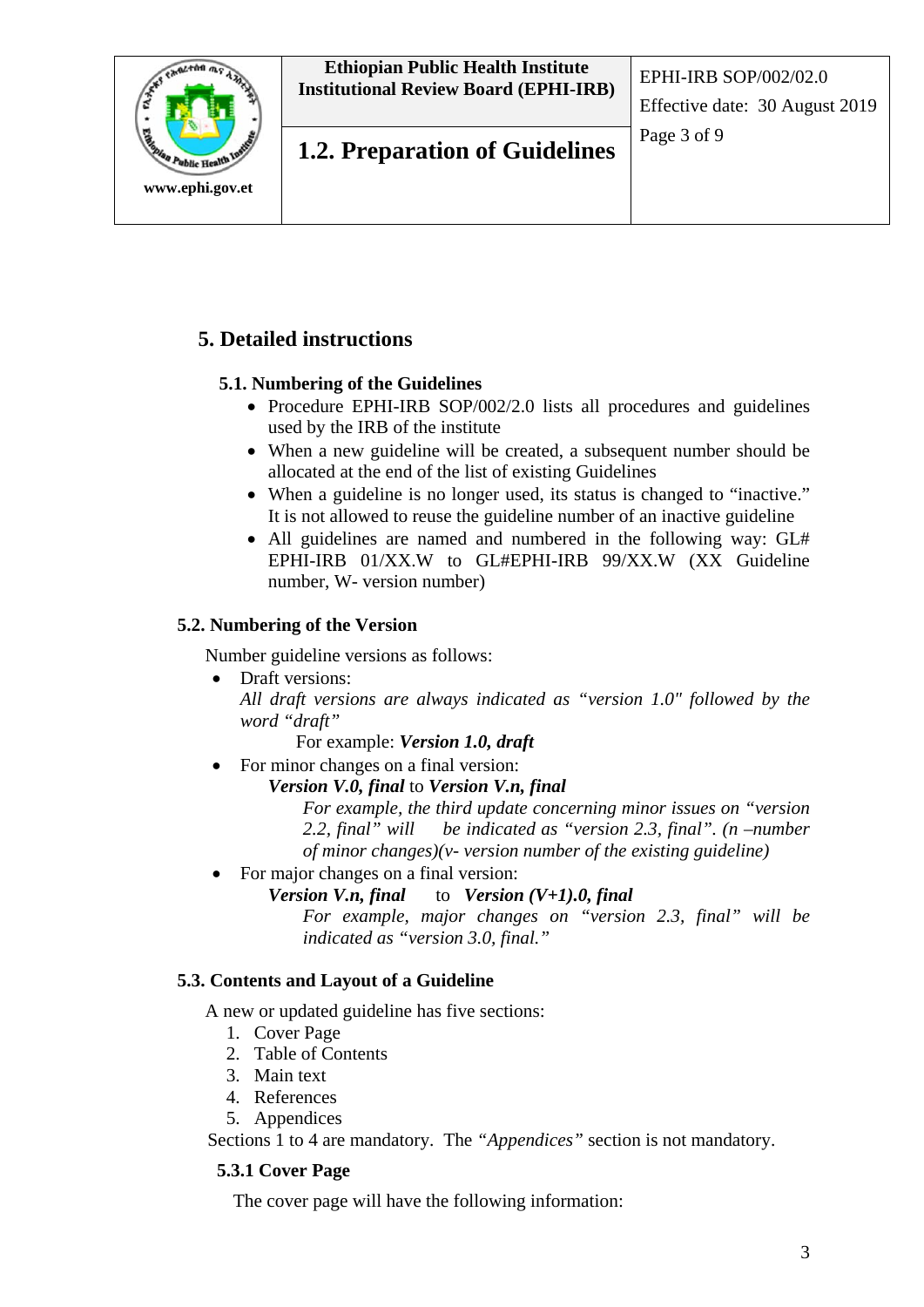



# **1.2. Preparation of Guidelines**  $\begin{bmatrix} \text{Page 4 of 9} \\ \end{bmatrix}$

- 
- Logo of EPHI and related information (address, telephone number, fax number, email address, Facebook address, tweeter address)
- Title, number of the guideline and date of implementation of the guideline
- Date of the previous issues. If not applicable, the date of pervious issue is indicated by " $N/A$ " (= not applicable)
- Name (directory names and path included) of the corresponding computer document, if relevant.
	- Name of the editors and address of the contact office.
	- A copyright declaration.
	- Refer to Annex (EPHI-IRB AF 01-002/02.0) for an example of a cover page.

#### **5.3.2 Table of Contents**

The table of contents lists all major headers and subheadings of the guideline, including the appendices and page numbers on which these appear in the guideline.

### **5.3.3 Main Text**

#### **Introduction**

- Summarize and explain the purpose of the guideline
- A short note on how the guideline was prepared
- A short note on how to use the guideline

### **Detailed description**

- The final text should be short and clear.
- Long guidelines should be split into shorter ones.
- Wherever possible and relevant references should be added
- Limitation of the guidelines may be mentioned

#### **5.3.4 Appendices**

- Replace long and complex descriptions.
- "Descriptions-by-example" are always recommended to avoid writing difficult and hard to understand texts.
- Glossary
- Full form of abbreviations

### **5.4. Approval of New and Updated Guidelines**

• The members of the IRB shall prepare a new guideline or update an existing guideline.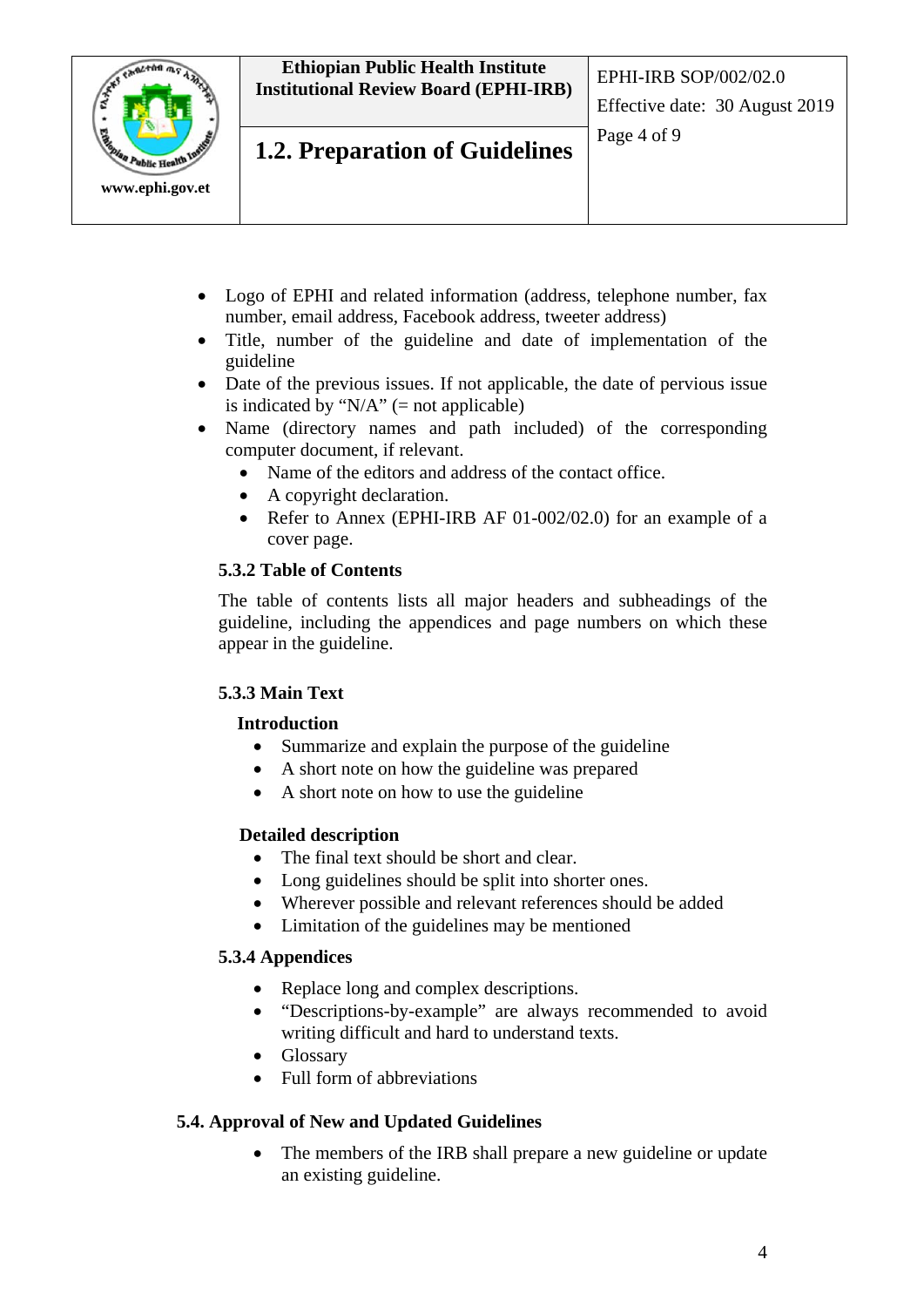

# Page 5 of 9 **1.2. Preparation of Guidelines**

• The Chairperson of the IRB and the General Director of the Institute should approve and endorse respectively each new or updated guideline.

#### **5.5. Information for Personnel**

- All members of the IRB must read and understand a new or updated guideline
- Each member will sign a form indicating that they have read and understood each new or updated guideline
- If the guideline is for investigators/students/institute personnel then they should be given a copy of the guideline after taking their signature

#### **5.6. Distribution of Guidelines**

- Guidelines are not confidential and may be disclosed for use by investigators, scientific experts and IRB members.
- A Log of Guideline Distribution should be maintained for inventory records (Annex 3, EPHI-IRB AF 03-025/2.0).

# **6. Glossary**

Guideline Any suggestion, rules, etc., intended as a guide for specific practice

# **7. References**

- 1. World Health Organization, Standards and Operational Guidance for Ethics Review of Health-Related Research with Human Participant, 2011.
- 2. International Council for Harmonization of Technical Requirements for Pharmaceuticals for Human Use, Guidance for Good Clinical Practice (ICH GCP) E6(R2), 2016.

# **8. Annex**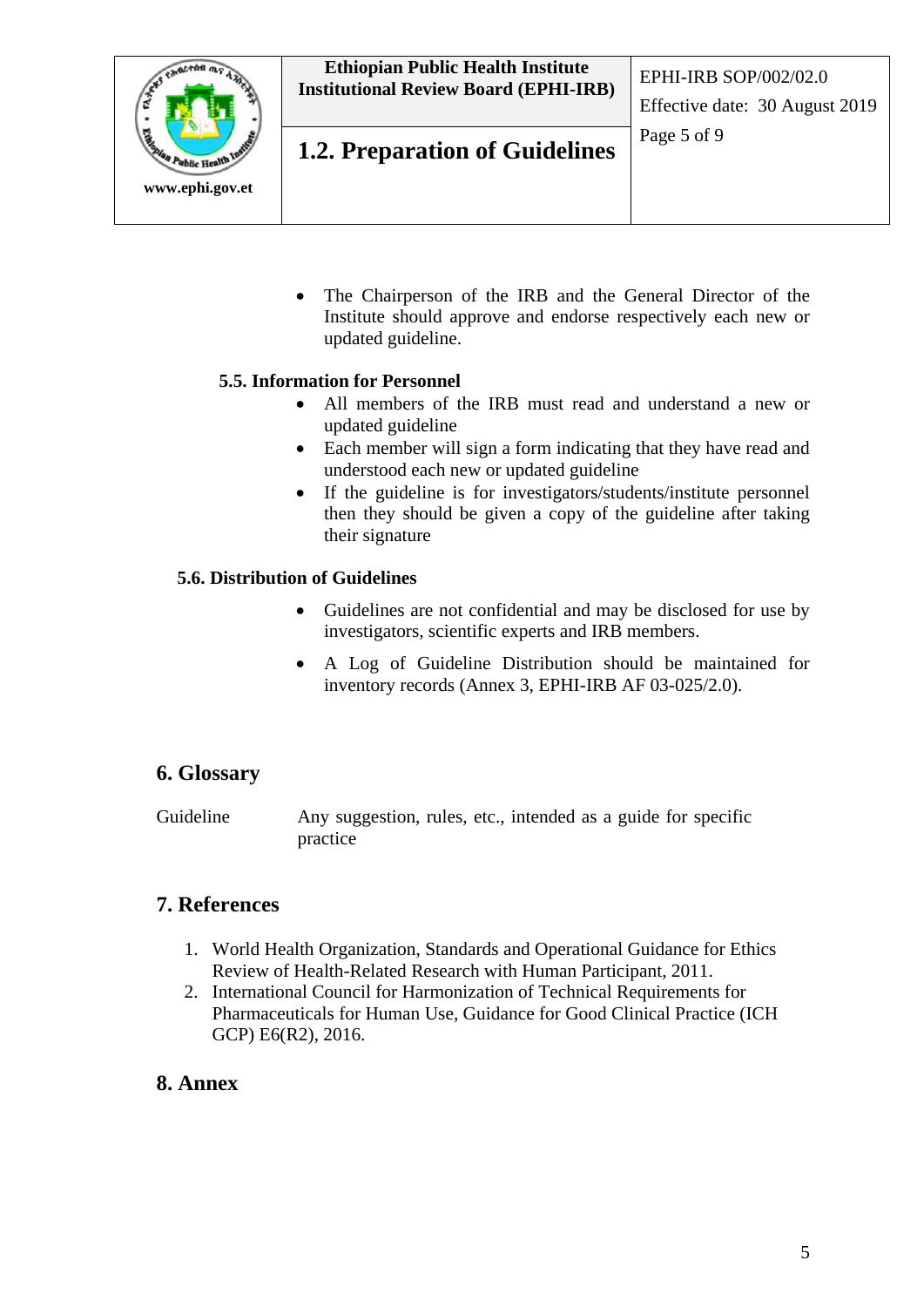

# **1.2. Preparation of Guidelines** Page 6 of 9

Effective date: 30 August 2019

Annex 1: Cover Page of a Guideline (EPHI-IRB AF 01-002/2.0)

# **Guideline for**

**……………………………………………… …………………………………….**



 $GI#$ EPHI-IRB XX.W *(First Edition)*

**Ethiopian Public Health Institute Institutional Review Board (IRB)**

**Address:**

**Institutional Review Board Ethiopian Public Health Institute Addis Ababa, Ethiopia Telephone: +251 11 8685503/15 E-mail: eshetul2010\_sero@yahoo.com**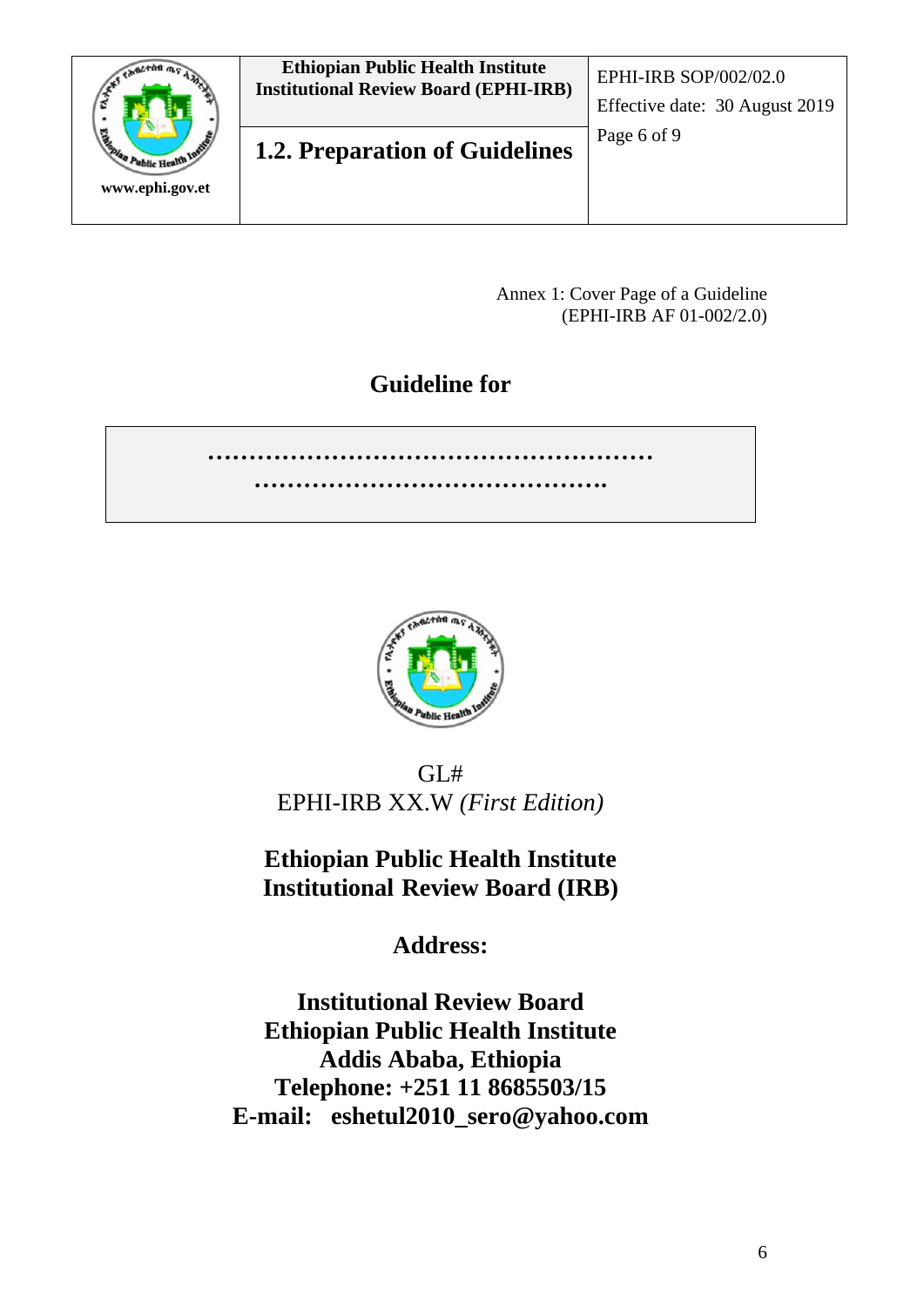

### **INFORMATION ON THE BACK OF THE COVER PAGE**

### **NUMBER OF COPIES PRINTED:**

Title of the Guideline:

Version No:

Month/Year of Publication

#### **ISBN:**

Author:

Editor:

Publisher:

Computer Record: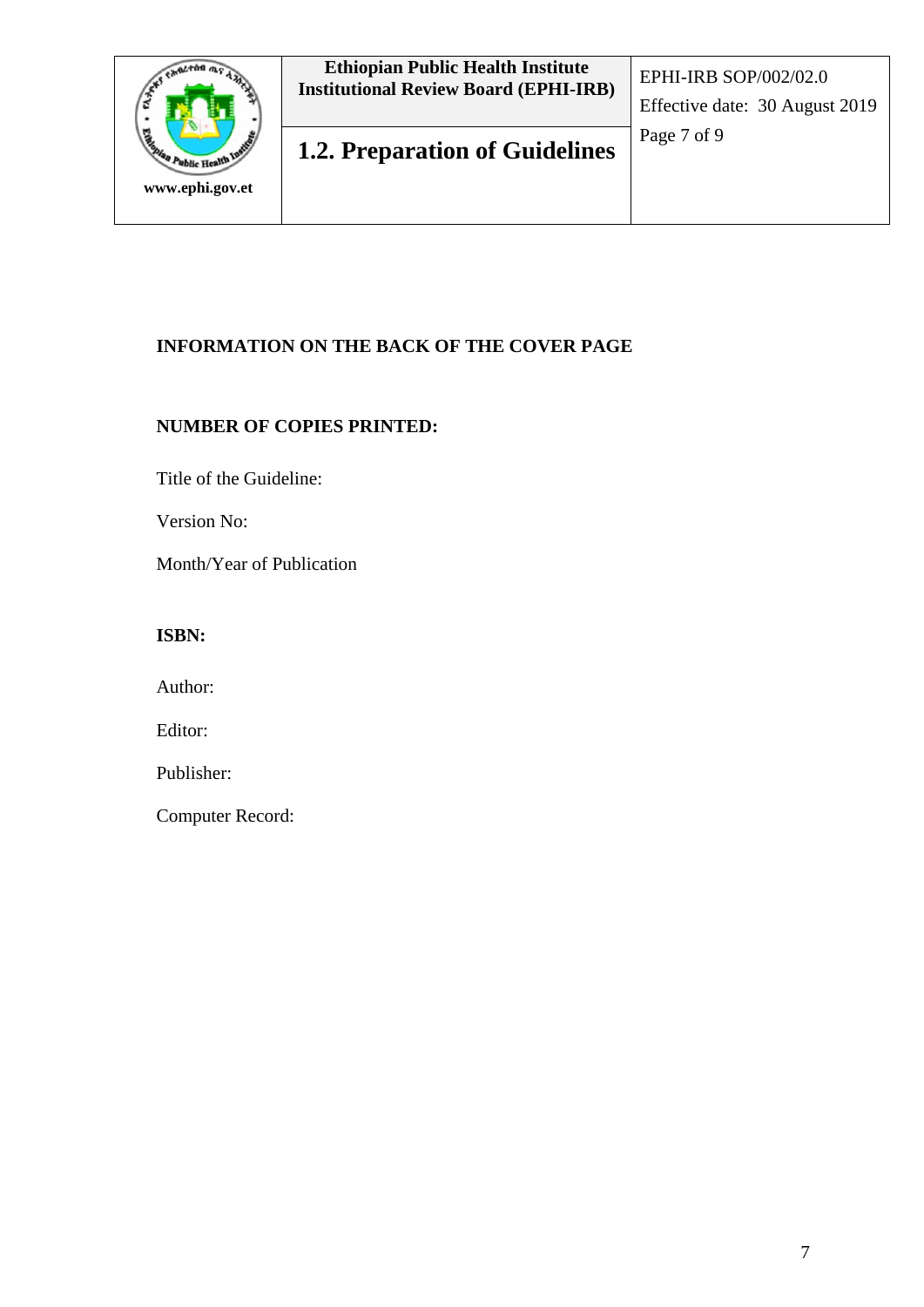

# Page 8 of 9 **1.2. Preparation of Guidelines**

Effective date: 30 August 2019

Annex 2: List of Signatures (EPHI-IRB 02-002/02.0)



**Title of the Guideline: ……………………………………………………………..**

**Number of the Guideline: GL# EPHI-IRB XX.W (XX Guideline number, W- version number)**

The following listed persons with their signatures have read this guideline.

| No. | <b>Full Name of IRB members</b> | <b>Signature</b> | <b>Date</b> |
|-----|---------------------------------|------------------|-------------|
|     |                                 |                  |             |
|     |                                 |                  |             |
|     |                                 |                  |             |
|     |                                 |                  |             |
|     |                                 |                  |             |
|     |                                 |                  |             |
|     |                                 |                  |             |
|     |                                 |                  |             |
|     |                                 |                  |             |
|     |                                 |                  |             |
|     |                                 |                  |             |